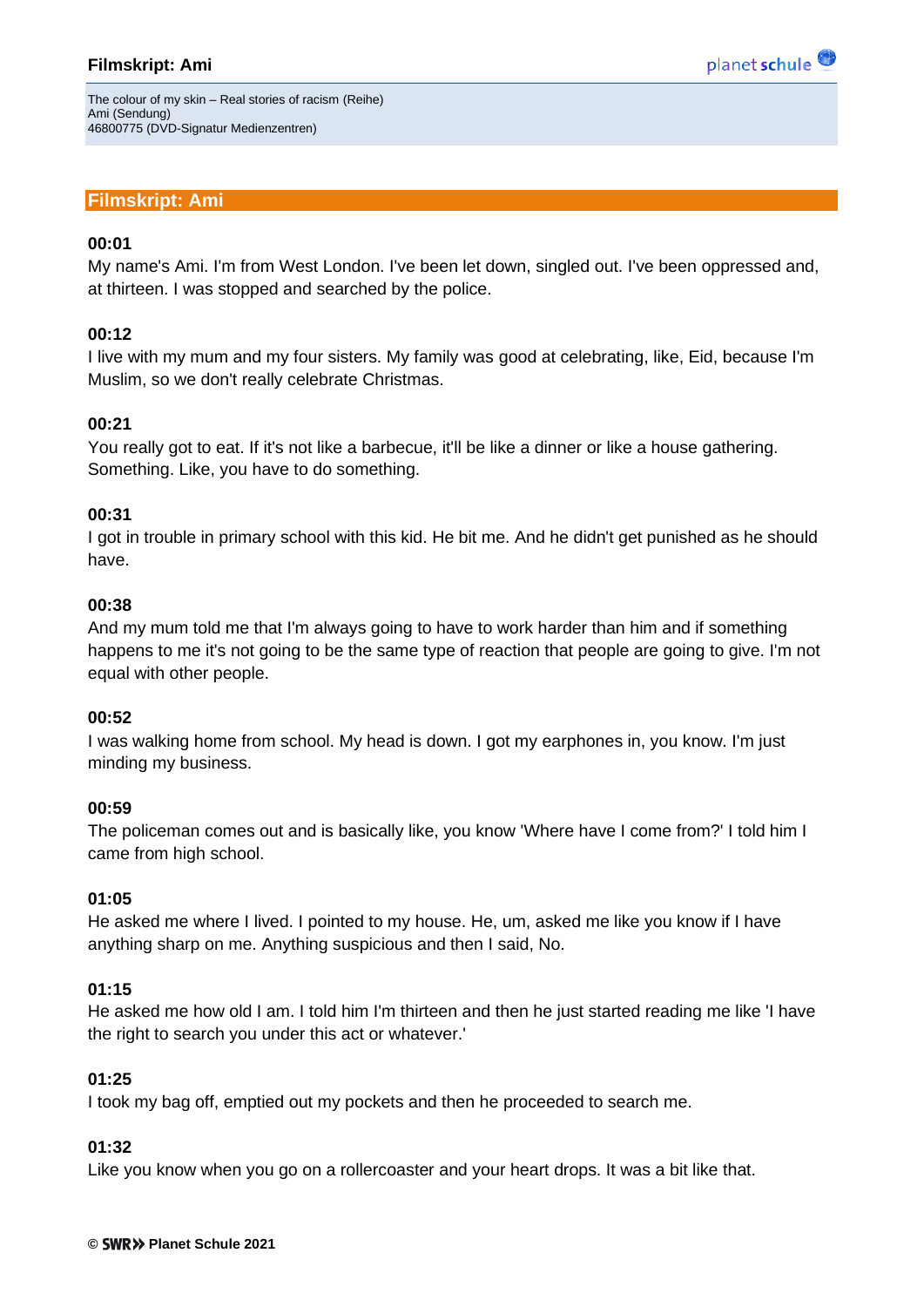The colour of my skin – Real stories of racism (Reihe) Ami (Sendung) 46800775 (DVD-Signatur Medienzentren)

## **01:36**

You know they're searching your arms, in between your legs and then, like, where your ribcage is and obviously cos I'm a girl, they kind of search your bra a bit.

# **01:47**

It's just so humiliating. In open public. Not like in the corner or, like, literally on the pathway to my house.

# **01:58**

After the search, there was no, like, apology. Literally turned around and went back in his car and just like drove off.

# **02:06**

It was only a couple of years after that when I realised how violated I was.

# **02:12**

They teach you the good touch and the bad touch. That was not a good touch, it didn't feel right.

### **02:18**

I'm grown up to believe the police are good. They're here to serve and help me. Keep me safe.

### **02:23**

So whatever comes out of your mouth, I have to deem it to be true. It just created a whole trust issue with me.

### **02:35**

But anyways. So we was in DT. l never liked this teacher. He always just loved to press people's buttons.

### **02:43**

You know we were all talking, we're all talking and then he's like 'Listen to me'. So, obviously, you know we're not really listening, we're ignoring him.

### **02:51**

And he said we're a pack of animals at first, that's what he said. Obviously, I retaliated back and I said 'So if we're a pack of animals, then what are you?'

### **02:59**

And then he said, 'I'm Mr So And So. And you're a monkey.' I was like 'You can't call me that. I will have you for that.' He said, 'Who's going to believe you?'

### **03:12**

The. We used to call it 'patrol'. He came and I explained to him that teacher in there, 'he just called me a monkey.'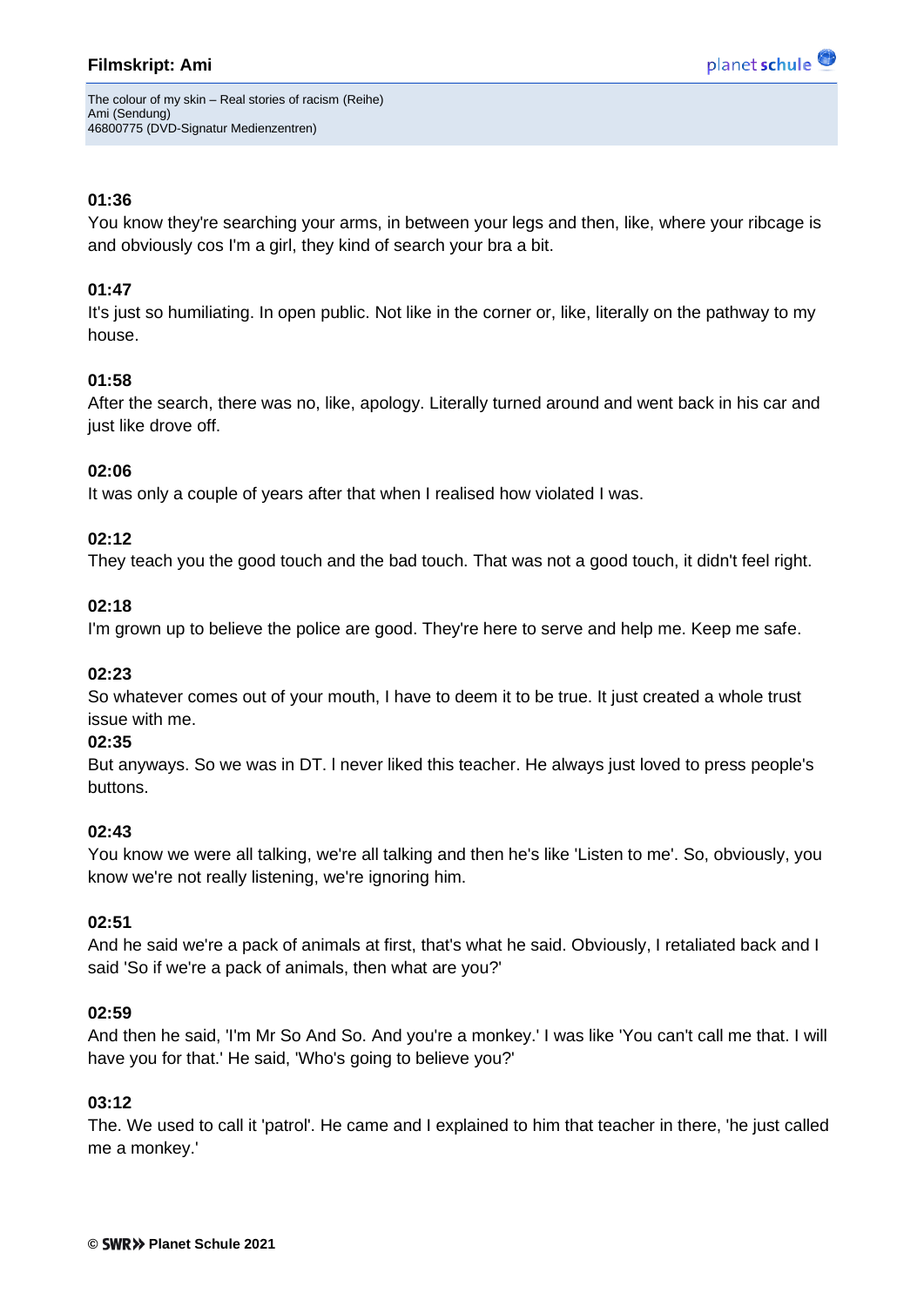The colour of my skin – Real stories of racism (Reihe) Ami (Sendung) 46800775 (DVD-Signatur Medienzentren)

## **03:20**

And he was like, 'Whoa. You know you need to go here. And if you want to write a report about it then you can do that.'

# **03:27**

I just told you that your colleague called me a monkey. That's your job to want the best for me. He is not the best for me or anyone else in there.

# **03:37**

And then he's just pinpointing the things that are wrong with me like 'Oh, you know, you got your trainers on, oh, you had your phone out'

# **03:43**

And I'm thinking like, 'Take the phone. Take the trainers. Are you going to do something about him?'

### **03:50**

Wow, like. You guys just believe I don't exist, innit, until I do something towards you. But when you do something towards me, it's like I'm not even on your radar. It's like I'm not even here.

## **04:04**

If I was ever in trouble, I can't come to this school. I can't. I can't ask for help from here. I can't ask from help from the police, so what do I do?

### **04:14**

The mental health impact affected me dearly. Cos it's like nothing is fair. So he kind of just put the self destruct button on the wall and then I just, everyday I was just tempted to press it.

### **04:35**

It caused me to wanna be seen more in a negative light that people put me in.

### **04:41**

Every time you get angry or you retaliate, 'oh, well you already think I'm an animal anyway, so I might as well give you what you want.'

### **04:49**

I gave teachers hell. I thought that me being badly behaved and acting out, that was showing them who's boss.

### **05:04**

I started spiralling, hanging around with the wrong people, doing the wrong things.

### **05:07**

And I'm gonna blame that on an encounter that I had with a police officer at thirteen for the rest of my life? That's going to be my excuse?